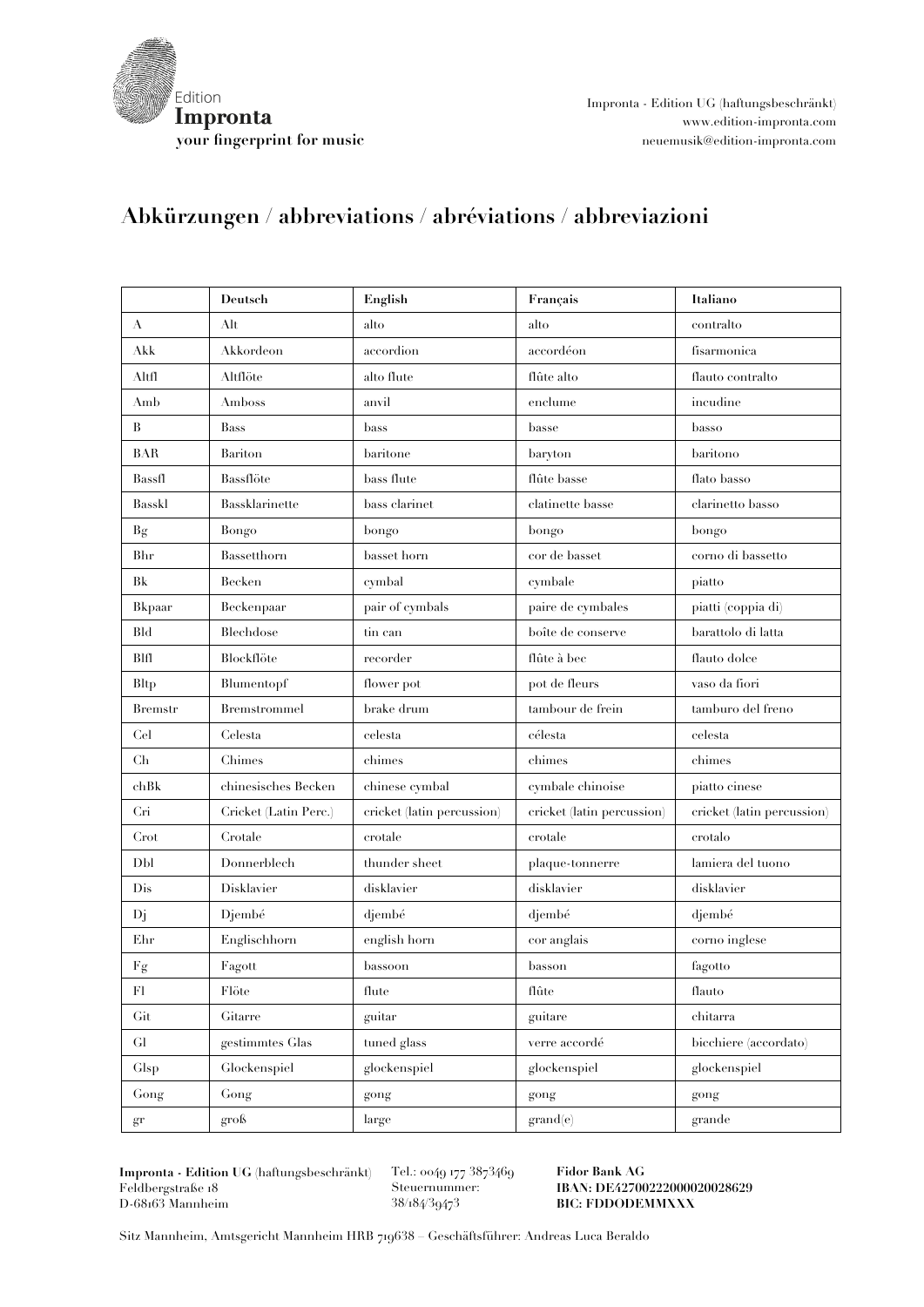| gr. Tr          | große Trommel         | base drum              | grosse caisse              | gran cassa              |
|-----------------|-----------------------|------------------------|----------------------------|-------------------------|
| Gui             | Guiro                 | guiro                  | guiro                      | guiro                   |
| h               | hoch                  | high                   | aigu / aigüe               | alto                    |
| Hgl             | Hotelglocke           | hotel bell             | cloche d'hôtel             | campanello da reception |
| Holzbr          | Holzbrett             | wooden board           | planche de bois            | asse di legno           |
| Нr              | Horn                  | horn                   | cor                        | corno                   |
| Hrf             | Harfe                 | harp                   | harpe                      | arpa                    |
| Kast            | Kastagnetten          | castanets              | castagnettes               | castagnette             |
| Kb              | Kontrabass            | double bass            | contrebasse                | contrabbasso            |
| Kfg             | Kontrafagott          | contra bassoon         | contrebasson               | contrafagotto           |
| Kſl             | Keramikfliese         | ceramic tile           | carreaux de céramique      | piastrella di ceramica  |
| Kgl             | Kuhglocke             | cow bell               | cloche à vache             | campanaccio             |
| Kl              | Klarinette            | clarinet               | clarinette                 | clarinetto              |
| kl              | klein                 | small                  | petit(e)                   | piccolo                 |
| kl.Gl           | kleines Glöckchen     | little bell            | petite cloche (clochettes) | campanella              |
| kl.Tr           | kleine Trommel        | snare drum             | caisse claire              | tamburo rullante        |
| Klav            | Klavier               | piano                  | piano                      | pianoforte              |
| Kup             | Kupferrohr            | copper tube            | tuyau en cuivre            | tubo di rame            |
| m               | mittel                | medium                 | moyen(ne)                  | medio                   |
| M               | Mezzosopran           | mezzo soprano          | mezzo soprano              | mezzosoprano            |
| Mar             | Marimba               | marimba                | marimba                    | marimba                 |
| Mcs             | Maracas               | maracas                | maracas                    | maracas                 |
| Mok             | Mokubio               | Mokubyo                | Mokubio                    | Mokubio                 |
| MuCh            | Muschelchimes         | shell chimes           | chimes de coquilles        | chimes di conchiglie    |
| Mus             | Musette (Piccolooboe) | musette (piccolo oboe) | muselle                    | musette (piccolo oboe)  |
| Ngl             | Eisennägel            | iron nails             | clous de fer               | chiodi di ferro         |
| Ob              | Oboe                  | oboe                   | hautbois                   | oboe                    |
| Org             | Orgel                 | organ                  | orgue                      | organo                  |
| oder            | oder                  | or                     | ou                         | oppure                  |
| P <sub>bl</sub> | Polyblock             | polyblock              | polyblock                  | polyblock               |
| Peit            | Peitsche              | whip                   | fouet                      | frusta                  |
| Picc            | Piccolo               | piccolo                | piccolo                    | piccolo                 |
| Plgl            | Plattenglocken        | plate bells            | cloches plaques            | campane a lastra        |
| Plglsp          | Porzellanglockenspiel | porcelain carillon     | carillon en porcelaine     | carillon di porcellana  |
| P <sub>k</sub>  | Pauke                 | timpani                | timbales                   | timpani                 |
| Pos             | Posaune               | trombone               | trombone                   | trombone                |
| Rat             | Ratsche               | ratchet                | crécelle                   | raganella               |
| Rez             | rezitierende Stimme   | recitant voice         | voix récitante             | voce recitante          |
| Rgl             | Röhrenglocke          | tubular bell           | cloche tubulaire           | campana tubolare        |
| $\mathbf S$     | Sopran                | soprano                | soprano                    | soprano                 |
| Sax A           | Altsaxophon           | alto saxophone         | saxophone alto             | sassofono contralto     |
| Sax B           | Baritonsaxophon       | baritone saxophone     | saxophone baryton          | sassofono baritono      |
| Sax S           | Sopransaxophon        | soprano saxophone      | saxophone soprano          | sassofono soprano       |